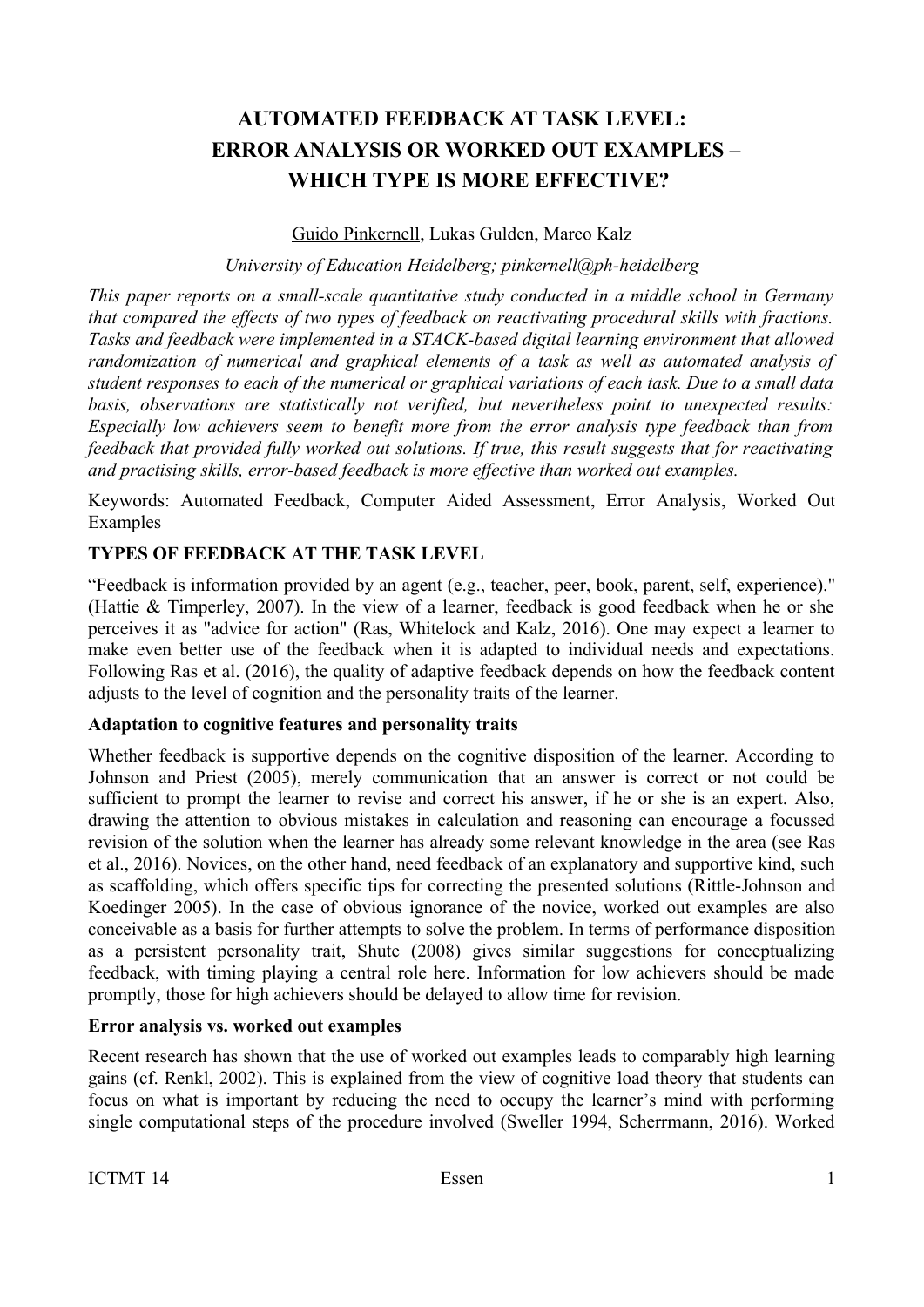out examples are suitable especially at the beginning of skill acquisition (Kirschner, Sweller  $\&$ Clark, 2006). However, while novices profit from worked out examples, this might not hold for experts since the solving procedure shown in the worked out example could interfere with the students' own strategies (Renk & Atkinson 2003).

Making errors is generally regarded as an essential part in the learning process. "An 'error' is a fact or process deviating from a norm, which makes it possible in the first place to discern the correct norm-related fact as an opposite to the erroneous fact or process." (Oser and Hascher, 1996). Thus it seems surprising that in the past there has not been much research on the use of error analysis in feedback (Mory, 2004). With growing availability of computer-based assessment systems (e.g. STACK, Moebius, or Viris) there seems to be a growing interest in research on effects of digital feedback based on a detailed automated analysis of a student's response. In fact, Livne, Livne and Wight (2007) have shown that while both humans and computers were very good at scoring performance, computers were better in identifying error patterns. "Adaptive feedback information can easily be facilitated within a computer-based instruction environment, where the computer can record and analyze the types of errors being made and give appropriate feedback based upon error types" (Mory, 2004).

## **RESEARCH INTEREST AND QUESTIONS**

The goal of this study is to compare two types of feedback "error analysis" and "worked out examples" with respect to effects on students reactivating and practising their skills in performing simple mathematical operations. For this purpose, the study aims at providing answers to the following four questions:

- Q1: Is there a difference between error analysis type and worked out example type feedback with respect to acceptance?
- Q2: Is there a difference between error analysis type and worked out example type feedback with respect to performance?
- Q3: How does with respect to each error analysis type and worked out example type feedback the achievement level correlate with performance?

Our implementation of the error analysis type feedback contains a fully worked out example, too, that becomes accessible only after a delay of 60 sec., and only after the student explicitly decides to view it. The following question seeks to find out whether some students provided with error analysis feedback make extensive use of the worked out examples.

Q4. How does – with respect to the error analysis type feedback – the use of the delayed workedout example correlate with performance?

## **THE STUDY**

Tasks and feedback were part of the digital learning environment platform of the Heidelberger MatheBrücke (mathebruecke.pinkernell.online), which is Debian based Moodle server with the plugin STACK, a computer algebra aided assessment system (Sangwin, 2013). It allows randomizing mathematical questions as well as analysing student response as to predefined error patterns, which then is being used for error related feedback. Hence, STACK seems a suitable digital learning environment for reactivating and practising mathematical skills that students had an introduction to before.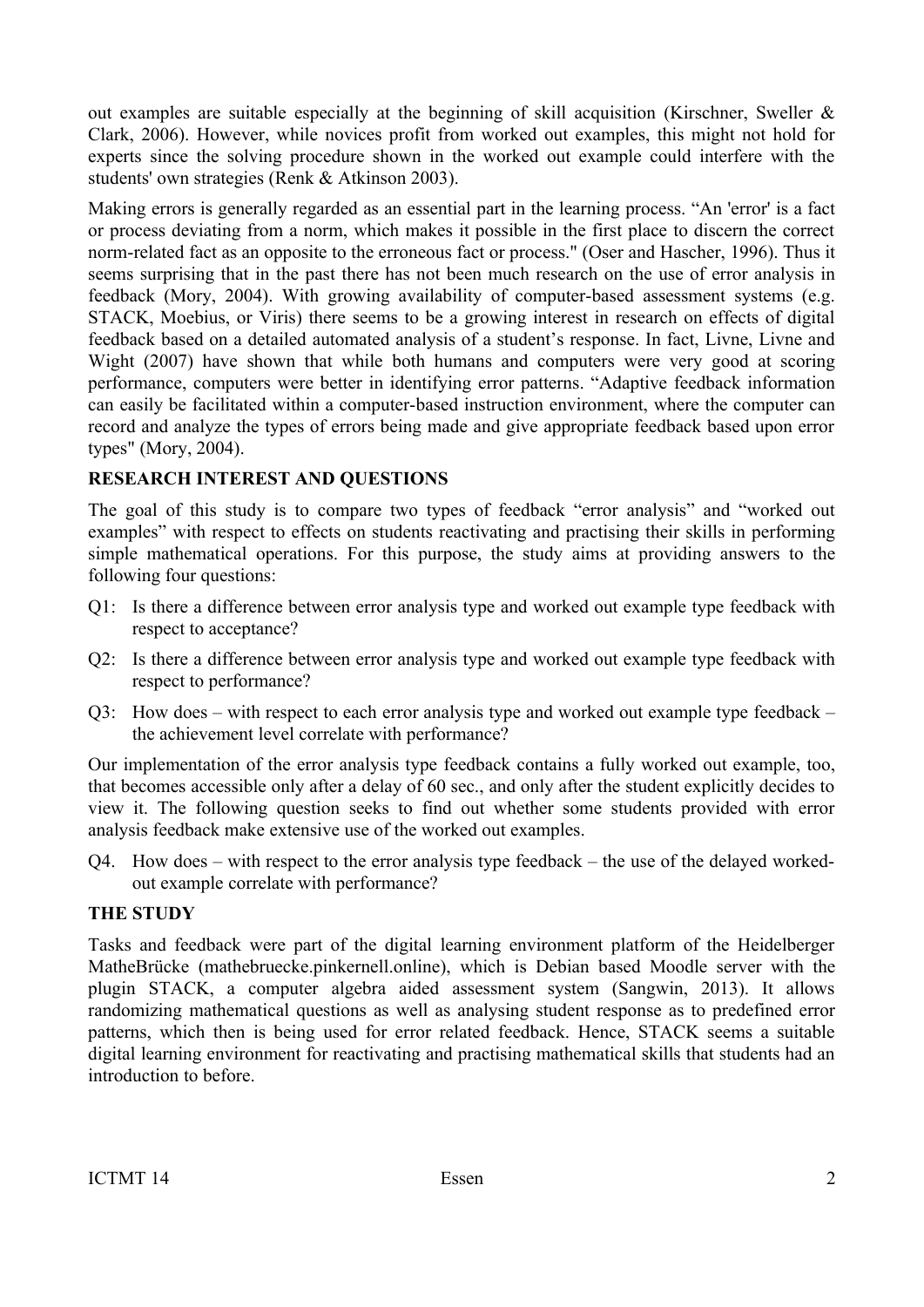## **Tasks**

The tasks were for practising simple mathematical operations with fractions. They contain reducing and expanding fractions, adding, subtracting, multiplying and dividing fractions, and switching between graphical and numerical representations of fractions. Each task is randomized, i.e. when the student reloads the task it comes with different numerals or graphics.

## **Feedback types**

Each task also comes with an automated feedback routine that is based on an automatic mathematical analysis of the student's answer. Two type feedbacks were implemented. For describing the feedback content we refer to Narciss´ (2008) classification of feedback components (table 1):

| Simple components of feedback    | Knowlede of performance (KP)           |
|----------------------------------|----------------------------------------|
|                                  | Knowledge of results (KR)              |
|                                  | Knowledge of the correct result (KCR)  |
| Elaborate components of feedback | Knowledge about task constraints (KTC) |
|                                  | Knowledge about concepts (KC)          |
|                                  | Knowledge about mistakes (KM)          |
|                                  | Knowledge about how to proceed (KH)    |
|                                  | Knowledge about metacognition (KMC)    |

*Table 1: Content related classification of feedback components (Narciss, 2008)*

The worked-out example type feedback first informs the student about whether the answer is correct or wrong (KR). If wrong, it also tells what the correct solution is (KCR) and gives a model step-bystep solution of the problem (KH), cf. Fig.1.



*Figure 1*: Content related components of the two type feedbacks worked-out example and error analysis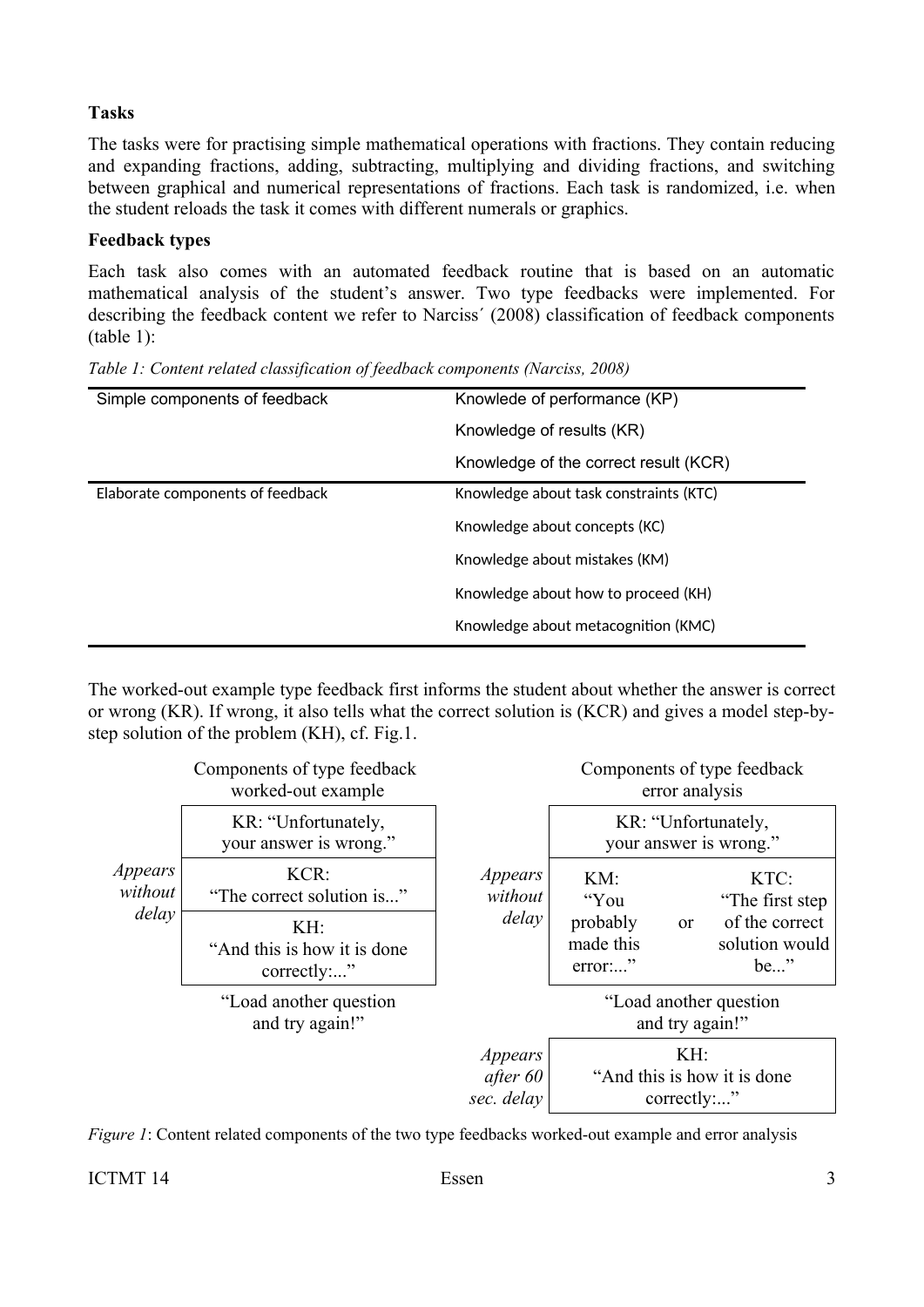The other feedback type, error analysis, also begins with informing the student that the given answer is correct or wrong (KR). Then, if the student made an error that was previously implemented based on the CAS-based automated error analysis, the student is told what error is made (KM). If the error has not been implemented in the error analysis, the student receives a first step of a suitable procedure (KTC). In both cases, the student then is asked to think about it and try again. Since students of all achieving levels will be part of the error analysis feedback group, we expect some students that rely on a worked-out example. After one minute delay a button will appear which – after click – provides access to a worked-out example.

## **DESIGN**

The treatment was administered to two classes ( $7<sup>th</sup>$  and  $8<sup>th</sup>$  grade) of a German middle school in the state of Hessia. Each class consisted of 15 pupils between 12 and 14 resp. 13 and 15 years age. All students had been introduced to fractions in grade 6. The students were distributed to two treatment groups such that low and high achievers (identified by their math grade) and were about equally distributed within each groups. In one group the students would be working with tasks with the error analysis type feedback, in the other with tasks with the worked-out example type feedback. One week before treatment the students were given a performance test on fractions which consisted of 8 items that were very similar to the tasks from the treatment. The treatment took place in a computer pool room of their school and lasted about 60 min., after which they filled in an acceptance questionnaire (Cheung & Vogel, 2013, adapted to the digital feedback material of this study as object of acceptance) and, for the error analysis type feedback group only, two use-offeedback items which asked whether they generally waited for the worked-out example to appear. The posttest consisted of numerical variations of the 8 pretest items and was administered one week after treatment.

## **RESULTS AND DISCUSSSION**

Of the 30 pupils of both classes, 29 took part in pretest, treatment and acceptance as well as use-offeedback measures. Of these, 4 did not do the posttest, so eventually 25 took part in all testing and treatment measures. Cronbach's alphas for the 10 acceptance items and the two use-of-feedback items were .858 and .574, resp. The data was analysed using non-parametric tests. Except in one case, all tested differences or correlations were not significant. Since all the data seems to point towards a rather unexpected result, we give the details in full.

Q1: Is there a difference between error analysis type and worked-out example type feedback with respect to acceptance?

Fig. 2 shows that there is a very high grade of acceptance of the automated feedback administered in this study. It also indicates that there seems to be a difference between how students rate the two types. Students that worked with type feedback error analysis show a slightly higher grade of acceptance than those that were given the worked-out example type. However, the difference is not significant (Mann-Whitney:  $U = 73.5$ ,  $z = 1.35295$ ,  $p = .17702$ ).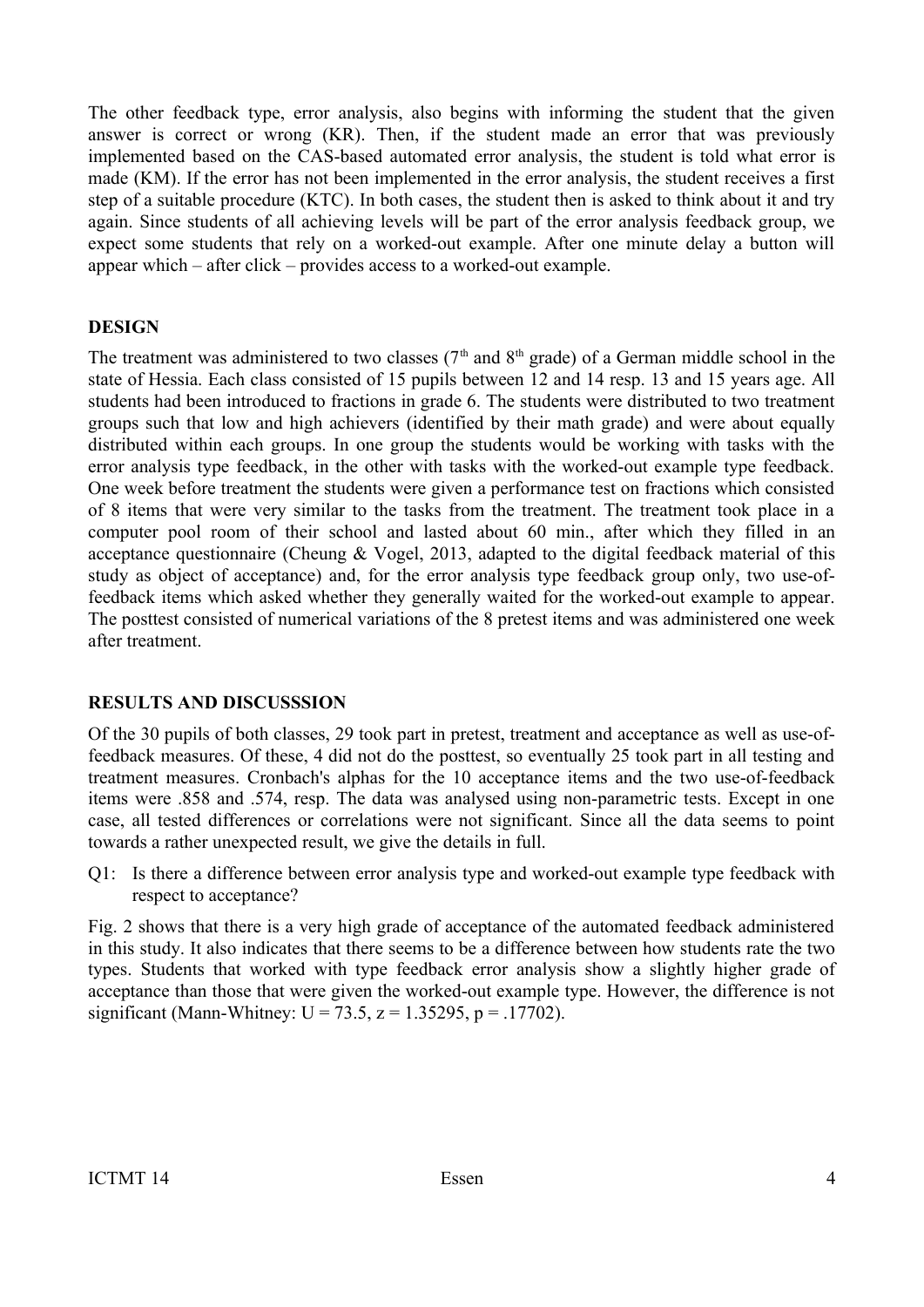

*Figure 2*: Acceptance rates of digital feedback by students of the two different type feedback treatment Posttest in the two different type feedback treatment groups

*Figure 3*: Increase in performance from Pre- to groups

Q2: Is there a difference between error analysis type and worked-out example type feedback with respect to performance?

Fig. 3 shows that students from the treatment group "error analysis" show a slightly higher increase in performance from pre- to posttest. Again, the difference is not significant (Mann-Whitney:  $U = 52.5$ ,  $z = 1.35982$ ,  $p = 0.17384$ .

Q3: How does – with respect to each error analysis type and worked-out example type feedback – the achievement level correlate with performance?

While for the worked-out example group the two scales do not seem to correlate (Spearman-Rho:  $r = 0.008$ ,  $p = 0.98$ , cf. Fig. 5), there is a high correlation between decreasing math grade and increase in test performance for the error analysis-feedback group (Spearman-Rho:  $r = .73$ ,  $p = .007$ , cf. Fig. 4). It seems that high achievers as a whole do not seem to profit as much from the automatic feedback of both types as the low achievers, which could be explained by a possible ceiling effect due to a pretest that, for some pupils, was too easy. Yet for low achievers the feedback type seems to make a difference, which rather unexpectedly speaks in favour of the error analysis type over the worked-out example type feedback.

Q4. How does – with respect to the error analysis type feedback – the use of the delayed workedout example correlate with performance?

The error analysis type feedback also provided, after a delay of 60 sec., a worked-out example. After treatment, students of this group were asked whether they generally waited for the worked-out example or started with new tasks right after they were given an error analysis.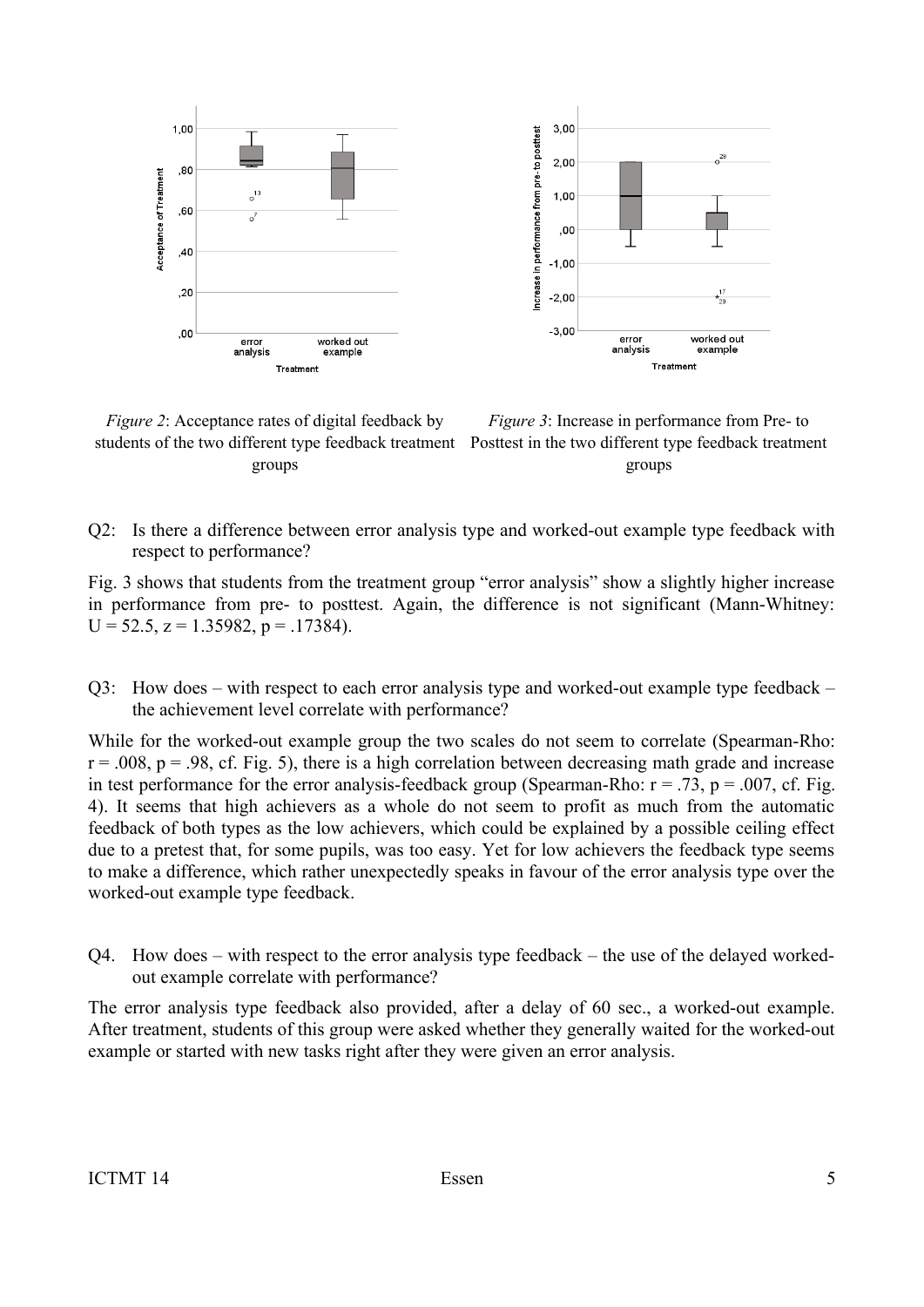









: Grade in Maths<br>from 1 (very good) to 5 (insufficient)

*Figure 5*: Correlation between increase in performance from Pre- to Posttest and math grades of students from the worked-out example type feedback group





Fig. 6 shows that those students who generally did not wait for worked-out examples tend to have a higher performance increase than those who occasionally did (Spearman-Rho:  $r = .391$ ,  $p = .208$ ). In fact, there is no correlation between math grade and effective use of the error analysis type feedback (Spearman-Rho:  $r = .089$ ,  $p = .784$ , cf. fig. 7): Within the error analysis feedback group there were high graders as well as low graders who preferred working with the immediately given error analysis or were waiting for the worked out example.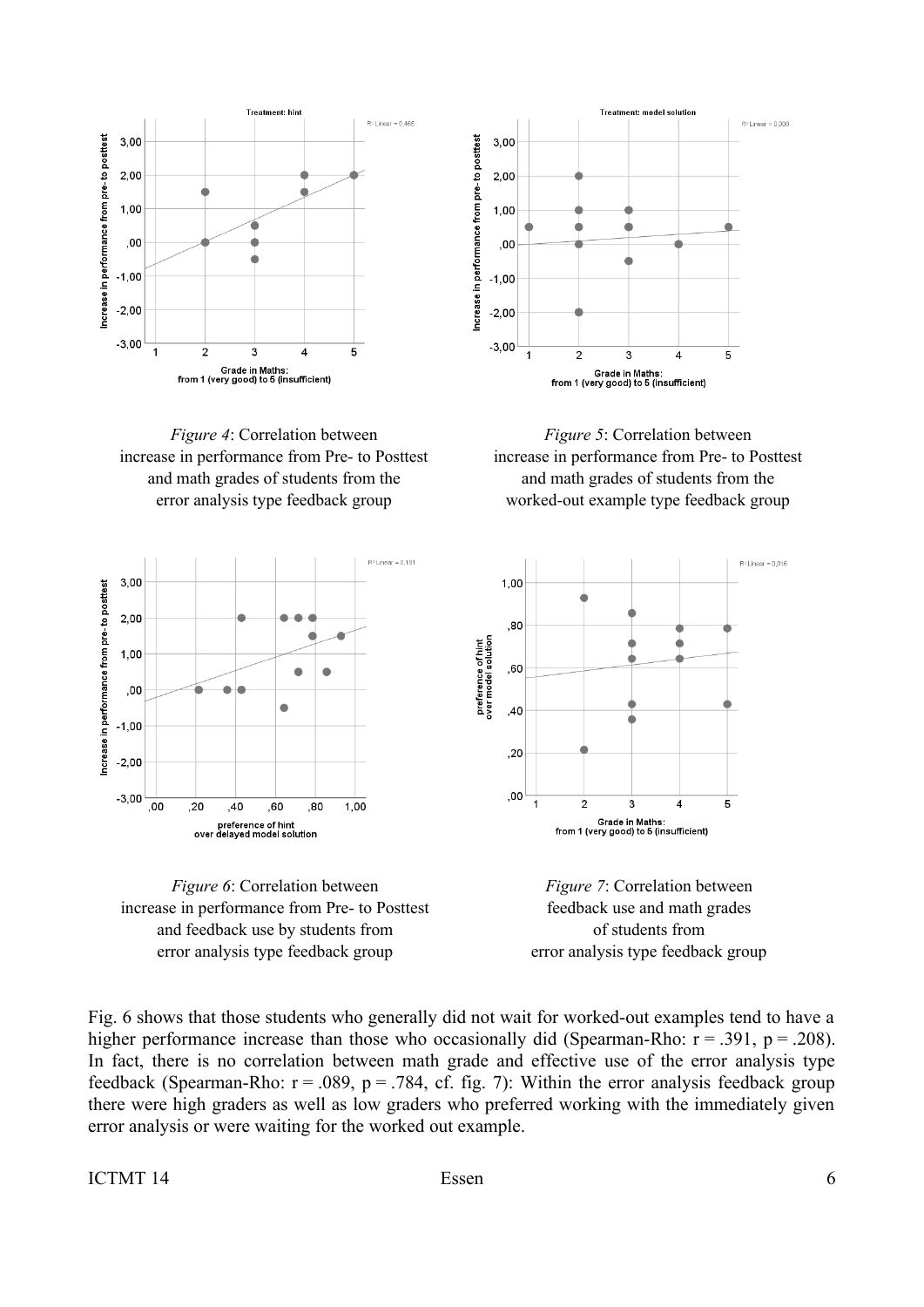### **CONCLUSIONS**

Due to a very small data base and nearly all observations not being statistically verified, conclusions need to be treated with caution. However, all data seems to point to a rather unexpected result: It seems that low achievers benefit more from error analysis type feedback than from worked-out examples. If this is true, it probably is due to the fact that the treatment was about reactivating skills that had been acquired before. Hence students could not be considered novices any more but experts, for which a worked-out example interfered with the solving strategies they already had in mind, or for which a worked-out example simply did not provide any new information. When students already have some basic understanding of operating with fractions, information reduced to the point of errors made has a better effect on enhancing possibly erroneous or incomplete knowledge. To conclude, it seems that feedback based on an error analysis of the students' responses should be preferred over worked-out examples in the traditional sense in phases of reactivating and practising skills that are already known to students.

### **REFERENCES**

- Cheung, R., & Vogel, D. (2013). Predicting user acceptance of collaborative technologies: An extension of the technology acceptance model for e-learning. *Computers & Education*, *63*, 160– 175.
- Hattie, J., & Timperley, H. (2007). The Power of Feedback. *Review of Educational Research*, *77*(1), 81–112.
- Johnson, C. I., & Priest, H. A. (2005). The feedback principle in multimedia learning. In R. Mayer (Ed.), *The Cambridge Handbook of Multimedia Learning* (S. 449–463). Cambridge: Cambridge University Press.
- Kirschner, P. A., Sweller, J., & Clark, R. E. (2006). Why Minimal Guidance During Instruction Does Not Work: An Analysis of the Failure of Constructivist, Discovery, Problem-Based, Experiential, and Inquiry-Based Teaching. *Educational Psychologist*, *41*(2), 75–86.
- Livne, N. L., Livne, O.E., & Wight C. A. (2007b). Automated assessment of creative solutions in mathematics through comparative parsing. In A-G. Tan (Ed.), *Creativity: A handbook for teachers* (pp. 399-419). Singapore: World Scientific publishing Co. Pte. Ltd.
- Mory, E. H. (2004). Feedback research revisited. In D. H. Jonassen (Hrsg.), *Handbook of research on educational communications and technology* (2nd ed, S. 745–784). Mahwah, N.J: Lawrence Erlbaum.
- Narciss, S. (2008). Feedback Strategies for Interactive Learning Tasks. In *Handbook of Research on Educational Communications and Technology* (S. 125–144). Mahwah, N.J: Laurence Erlbaum Associates.
- Oser, F., Hascher, T., & Spychiger, M. (1999). Lernen aus Fehlern. Zur Psychologie des "negativen" Wissens. In W. Althof (Hrsg.), *Fehlerwelten: vom Fehlermachen und Lernen aus Fehlern ; Beiträge und Nachträge zu einem interdisziplinären Symposium aus Anlaß des 60. Geburtstages von Fritz Oser* (S. 11–42). Opladen: Leske + Budrich.
- Ras, E., Whitelock, D., & Kalz, M. (2016). The promise and potential of e--assessment for learning. In P. Reimann, S. Bull, M. Kickmeier-Rust, R. Vatrapu, & B. Wasson (Ed.), *Measuring and visualizing learning in the information-rich classroom* (S. 21–40). New York, NY: Routledge.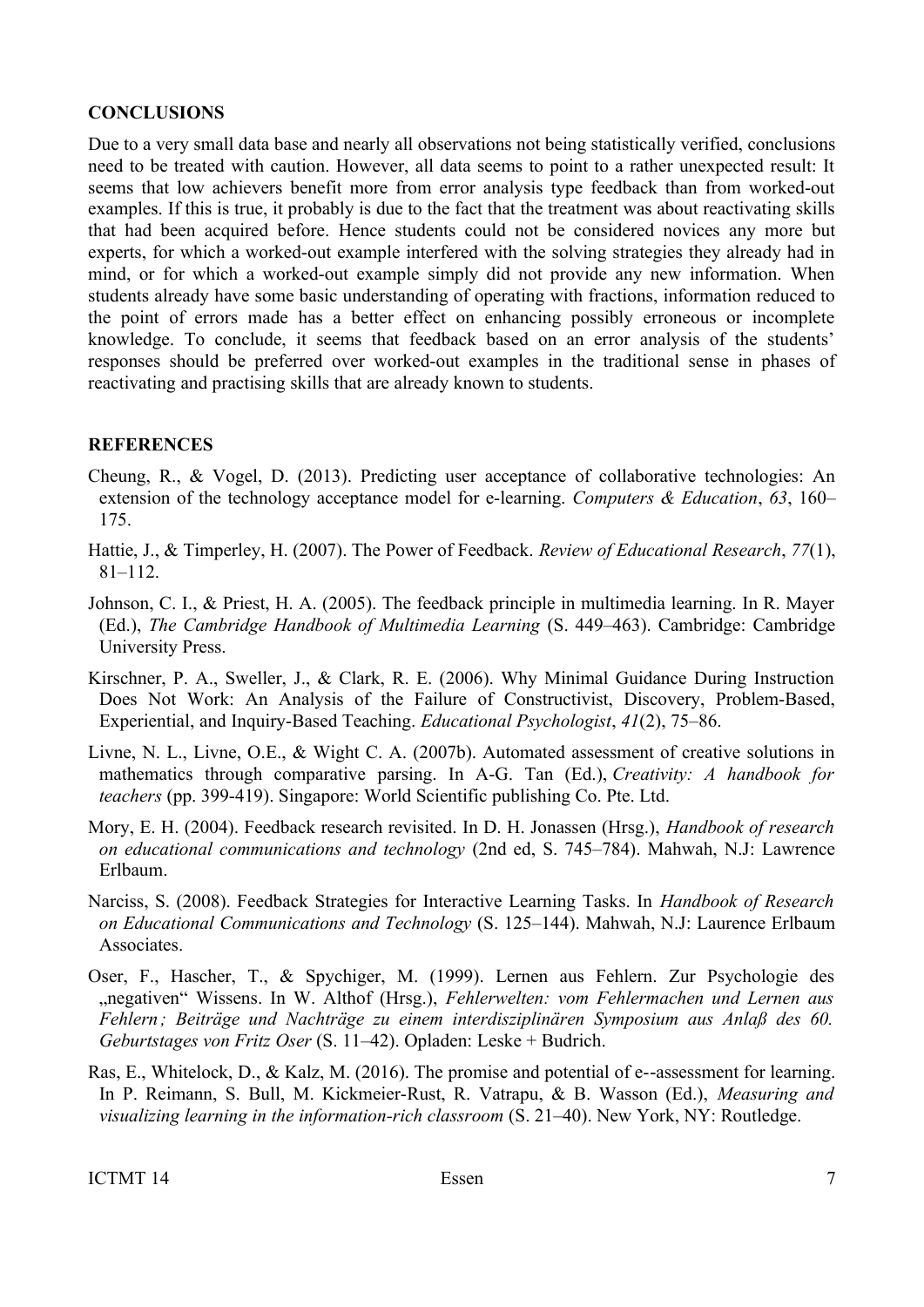- Renkl, A. (2002). Worked-out examples: instructional explanations support learning by selfexplanations. *Learning and Instruction*, *12*(5), 529–556.
- Renkl, A., & Atkinson, R. K. (2003). Structuring the Transition From Example Study to Problem Solving in Cognitive Skill Acquisition: A Cognitive Load Perspective. *Educational Psychologist*, *38*(1), 15–22.
- Rittle-Johnson, B., & Koedinger, K. R. (2005). Designing Knowledge Scaffolds to Support Mathematical Problem Solving. *Cognition and Instruction*, *23*(3), 313–349.
- Sangwin, C. J. (2013). *Computer Aided Assessment of Mathematics*. Oxford, UK: Oxford University Press.
- Scherrmann, A. (2016). *Lernen mit Lösungsbeispielen im Mathematikunterricht: Eine empirische Untersuchung zur Datenauswertung im Unterricht*. Wiesbaden: Springer Fachmedien Wiesbaden GmbH.
- Shute, V. J. (2008). Focus on Formative Feedback. *Review of Educational Research*, *78*(1), 153– 189.
- Sweller, J. (1994). Cognitive load theory, learning difficulty, and instructional design. *Learning and Instruction*, *4*(4), 295–312.